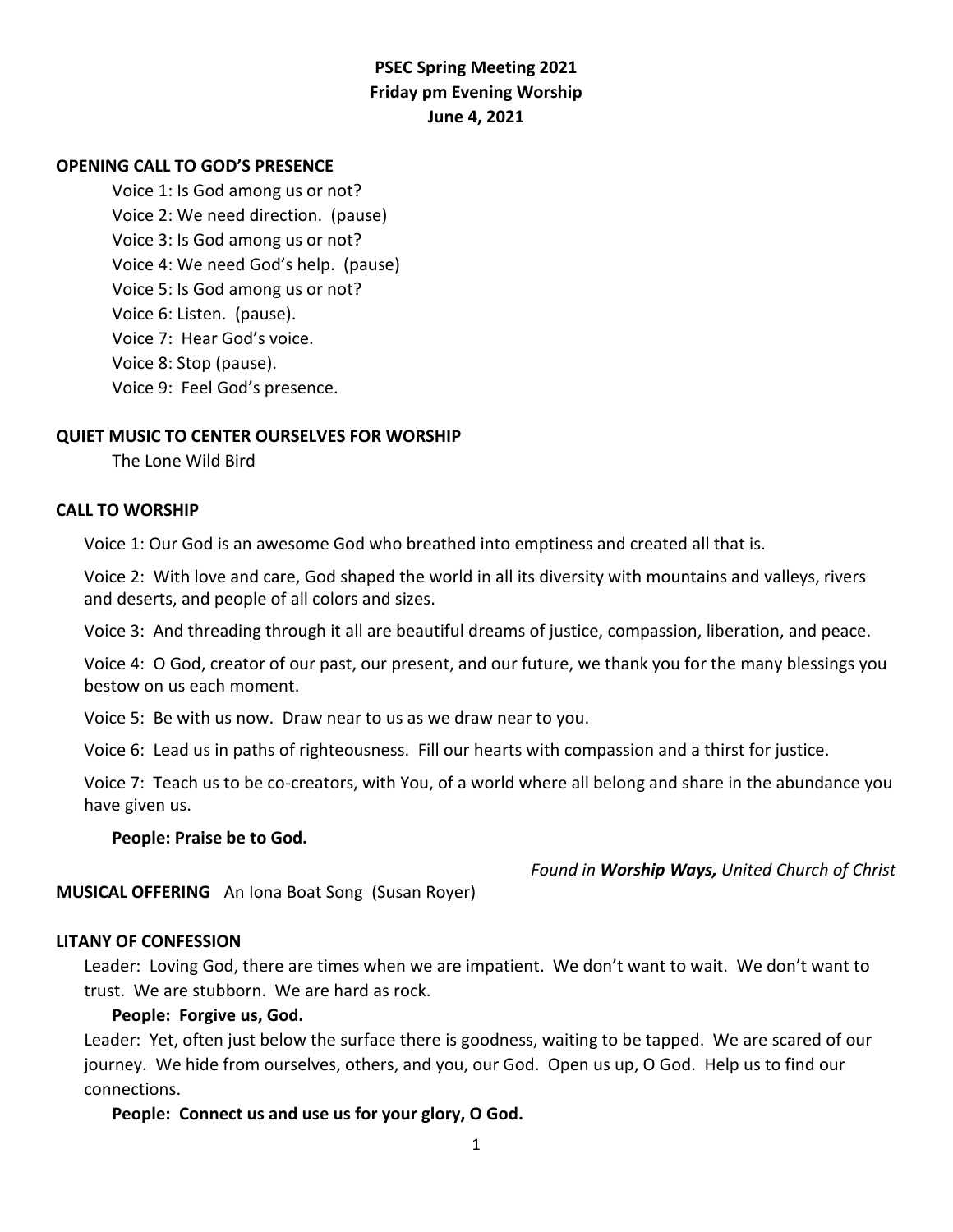Leader: Hear, Lord, and be merciful to me; Lord, be my help. (Psalm 30:10 NIV)

**People: In God there is forgiveness, life and resurrection from the dead. We are redeemed and set free.**

Leader: Seek the Lord while he may be found; call upon him while he is near. (Isaiah 55:6 NRSV)

**People: Let the wicked forsake their ways and the unrighteous their thoughts. Let them turn to the Lord, and he will have mercy on them, and to our God, for he will freely pardon.** (Isaiah 55:7 NIV) Leader: For the Lord is good and his love endures forever; his faithfulness continues through all generations. (Psalm 100:5 NIV)

**People: In love and faithfulness God leads all who keep his covenant and his testimonies.** Leader: For in Christ all the fulness of God was pleased to dwell, and through him to reconcile to himself all things, whether on earth or in heaven, making peace by the blood of his cross. (Colossians 1:19-20 RSV)

**People: By God we are redeemed and set free.**

*Compiled by Karl Jones*

**MUSICAL OFFERING** Love Brought Me Back (Quakertown UCC)

**THE SCRIPTURE** The Walk to Emmaus Luke 24 (NRSV)

Now on that same day two of them were going to a village called Emmaus, about seven miles from Jerusalem, and talking with each other about all these things that had happened. While they were talking and discussing, Jesus himself came near and went with them, but their eyes were kept from recognizing him. And he said to them, "What are you discussing with each other while you walk along?" They stood still, looking sad. Then one of them, whose name was Cleopas, answered him, "Are you the only stranger in Jerusalem who does not know the things that have taken place there in these days?" He asked them, "What things?" They replied, "The things about Jesus of Nazareth, who was a prophet mighty in deed and word before God and all the people, and how our chief priests and leaders handed him over to be condemned to death and crucified him. But we had hoped that he was the one to redeem Israel. Yes, and besides all this, it is now the third day since these things took place. Moreover, some women of our group astounded us. They were at the tomb early this morning, and when they did not find his body there, they came back and told us that they had indeed seen a vision of angels who said that he was alive. Some of those who were with us went to the tomb and found it just as the women had said; but they did not see him." Then he said to them, "Oh, how foolish you are, and how slow of heart to believe all that the prophets have declared! Was it not necessary that the Messiah should suffer these things and then enter into his glory?" Then beginning with Moses and all the prophets, he interpreted to them the things about himself in all the scriptures.

As they came near the village to which they were going, he walked ahead as if he were going on. But they urged him strongly, saying, "Stay with us, because it is almost evening and the day is now nearly over." So he went in to stay with them. When he was at the table with them, he took bread, blessed and broke it, and gave it to them. Then their eyes were opened, and they recognized him; and he vanished from their sight. They said to each other, "Were not our hearts burning within us while he was talking to us on the road, while he was opening the scriptures to us?" That same hour they got up and returned to Jerusalem; and they found the eleven and their companions gathered together. They were saying, "The Lord has risen indeed, and he has appeared to Simon!" Then they told what had happened on the road, and how he had been made known to them in the breaking of the bread.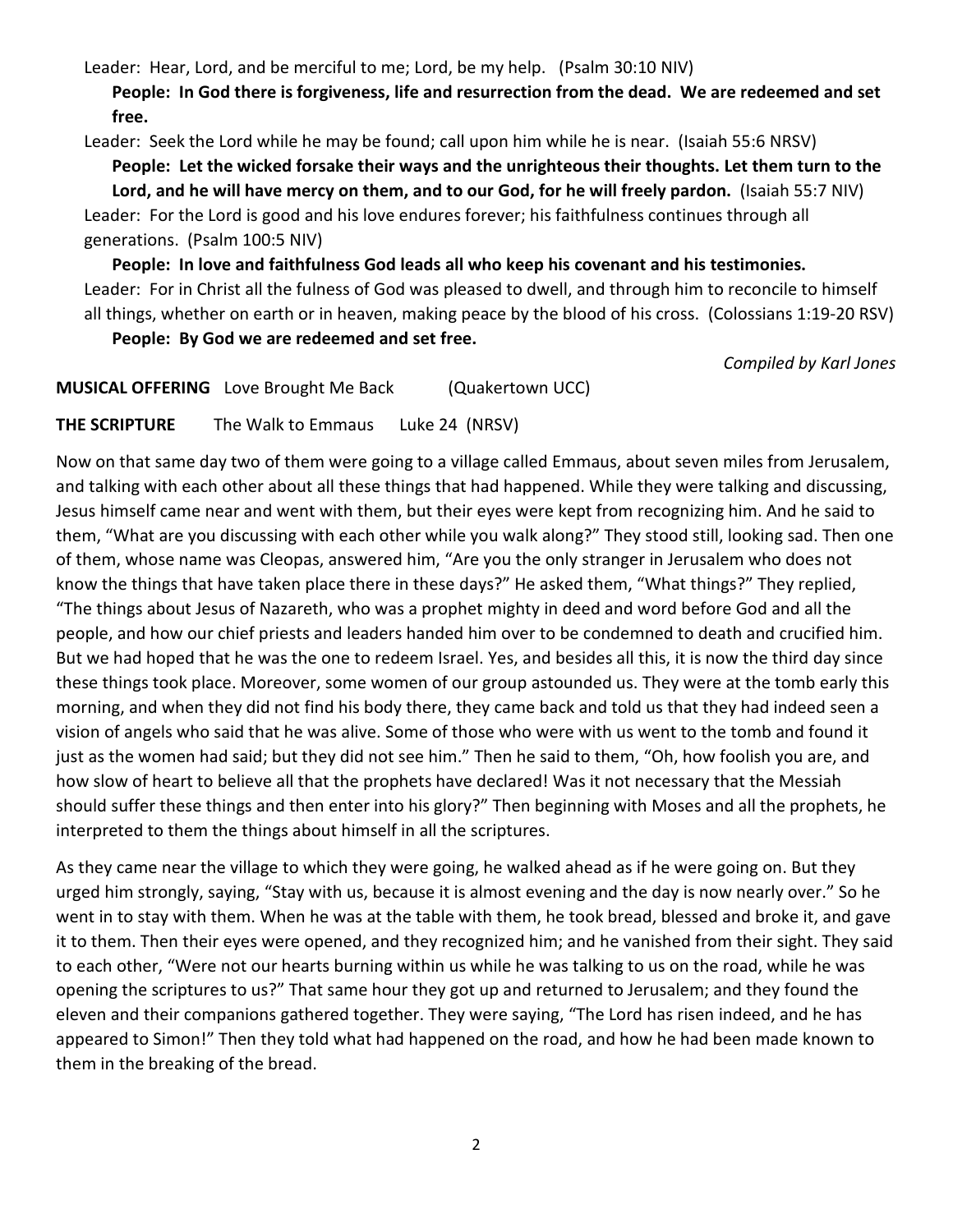### **INTRODUCTION OF THE SPEAKER** by Rev. William P. Worley

**MESSAGE** Sister Simone Campbell

**MUSICAL OFFERING** Alleluia, Alleluia (Olivet Schwenkfelder)

# **THE PRAYER** (led by several leaders)

Gracious God, we pray for the faithful all over the world, that all who love you may be united in your service. We pray for the church . . . *(leader can add appropriate prayers)* Lord, in your mercy,

# **hear our prayer.**

We pray for the peoples and leaders of the nations, that they may be reconciled one to another in pursuit of your justice and peace. We pray for the world . . . *(leader can add appropriate prayers)* Lord, in your mercy,

# **hear our prayer.**

We pray for all who suffer from prejudice, greed, or violence, that the heart of humanity may warm with your tenderness. We pray especially for all prisoners of politics or religion

and for all refugees. We pray for all who are oppressed . . . *(leader can add appropriate prayers)* Lord, in your mercy,

# **hear our prayer**.

We pray for all in need because of famine, flood, or earthquake, that they may know the hope of your faithfulness through the help of others. We pray especially for the people of . . . *(leader can add appropriate prayers)* Lord, in your mercy,

# **hear our prayer.**

We pray for the land, the sea, the sky— for your whole creation, which longs for its redemption. We pray that we may live with respect for your creation and use your gifts with reverence. We pray for the creation . . . *(leader can add appropriate prayers)* Lord, in your mercy,

# **hear our prayer.**

We pray for all who suffer the pain of sickness, loneliness, fear, or loss, that those whose names are in our hearts, in the hearts of others, or known to you alone, may receive strength and courage. We pray for those in need . . . *(leader can add appropriate prayers)*

Lord, in your mercy,

# **hear our prayer.**

God of compassion, into your hands we commend all for whom we pray, trusting in your mercy now and forever.

**Amen.**

*modeled after a prayer by Louise Mangan in Worship for All Seasons, Volume 1,* 

*© United Church Publishing House.*

**MUSICAL OFFERING** Make Me a Channel of Your Peace (Christ UCC, Norristown)

# **GOING FORTH**

We offer ourselves to you, O God, our Creator.

# **We offer our hands**.

Use healing touch to comfort sisters, brothers, and children who are afraid.

# **We offer our eyes and ears**.

May we see and hear the signs and stories of violence

so that all may have someone with them in their pain and confusion.

**We offer our hearts and our tears as their hurt and sorrow echo within us.**